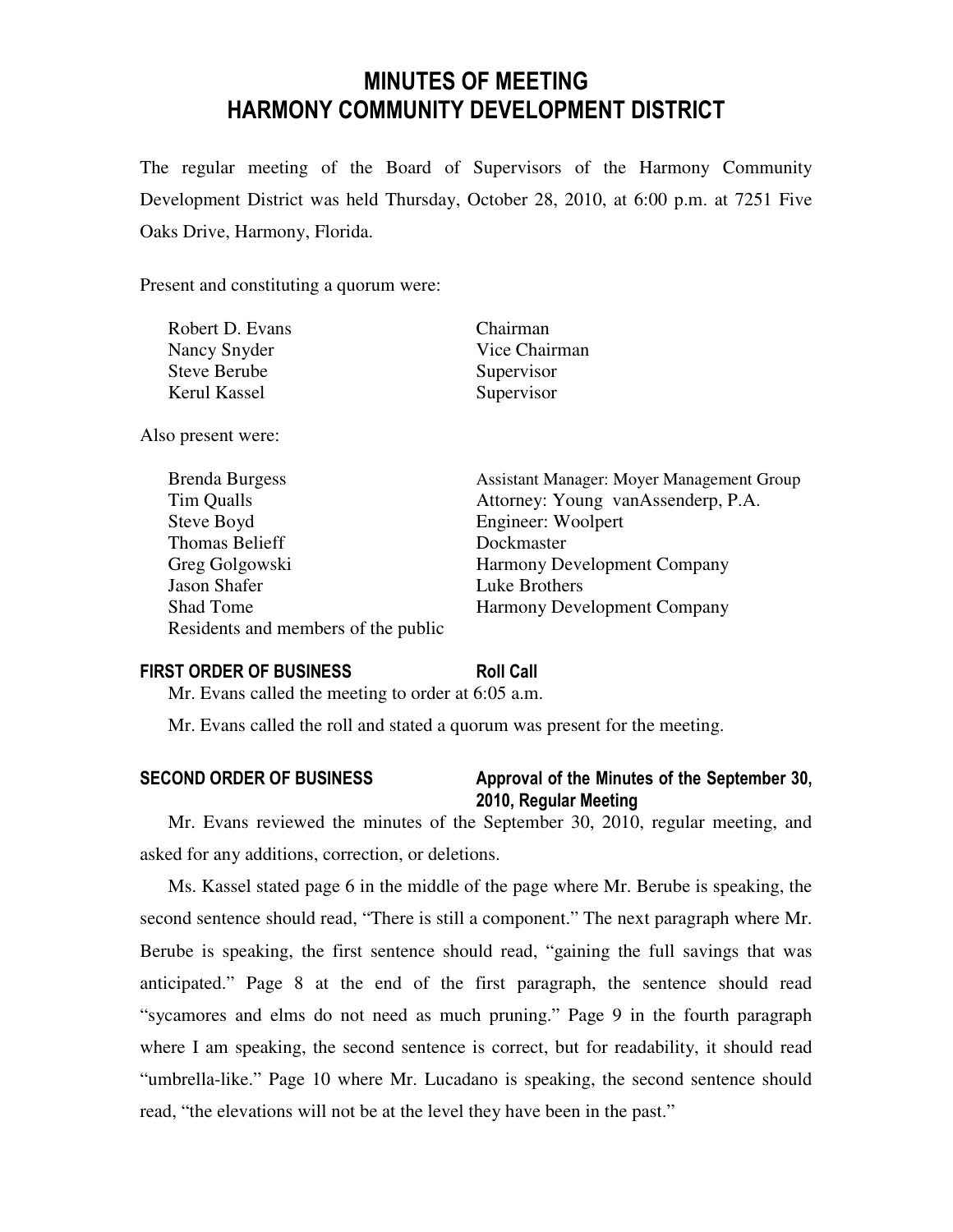Mr. Qualls stated page 19 in the last paragraph, the second sentence is incorrect. What I was explaining at the meeting is that there is precedent for charging for legal counsel to review documents. There are only two cases dealing with this subject. In one of them, an agency was reviewing documents to make sure that none of them were exempt, and that agency attorney rate was \$35 to \$40. There is another case from Leon County that says charging for an appropriate cost for legal review, when there is an expansive public records request like we have, is a reasonable thing to do. However, my rate will not be \$35 to \$40. It will be reasonable, but it will be at the contracted rate that is pursuant to our contract. I just want to make that clear.

Ms. Burgess stated the minutes that were included in your agenda package are not the minutes that I submitted to be included. I did include the correct language but for some reason, someone changed and edited the minutes that I had submitted. I do not know what other changes were made but in my brief look at these, I am seeing other changes that they included that I did not put in there. They are minor and non-substantive, but perhaps you want to table approval of these minutes until your next meeting.

Mr. Qualls stated I recommend that you table the approval of these minutes until you have the latest version.

Ms. Burgess stated I transcribe the meeting minutes, Mr. Moyer reviews them, and those were the minutes I thought were going to be included in this agenda package, but these minutes are not what I submitted.

Mr. Qualls stated I have one other change on page 20 in the paragraph where I am speaking, the second sentence should read, "We discussed the fact that the District had no privity of contract." When two parties have a contract, that is privity between those two parties.

Ms. Burgess stated I also had that correct in my version of the minutes. We will table this item until your next meeting. My apologies to the Board for the mix up.

Ms. Snyder stated I have an informational comment regarding page 3 where we were talking about the water issue with Toho Water Authority. What Mr. Berube said is true that our water is never turned off. However, when I said that I could not get the sprinklers to come for two or three days was also true. I called a few people at Toho Water Authority, and they said they found a major problem with our water system, and since no

2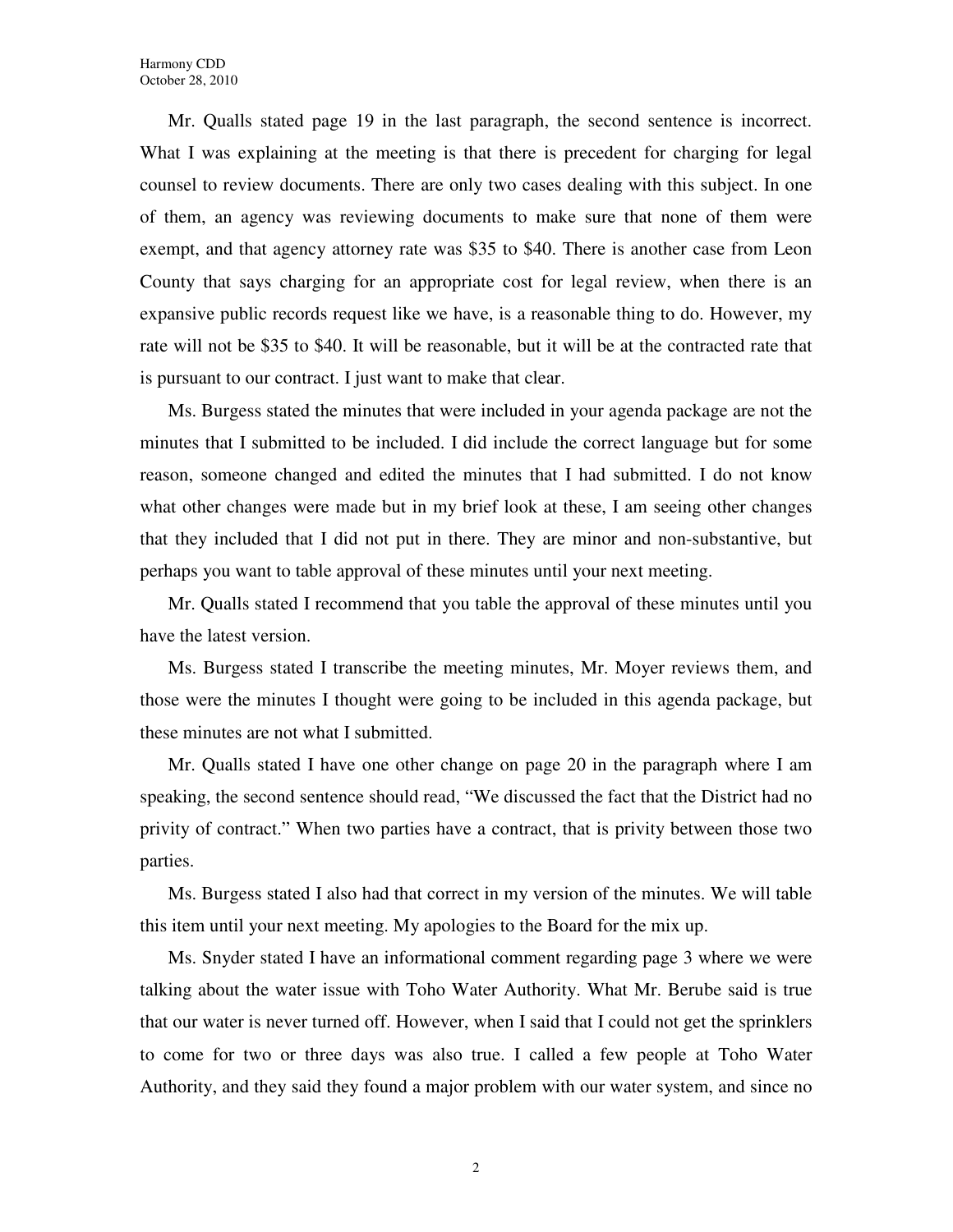one was receiving water, they repaired it. That is just a comment but nothing to change in the minutes.

Ms. Burgess stated your comments will be made part of today's minutes and will be part of the record.

Mr. Berube stated there was a timing issue between what you said and what I said. It looked like I was contradicting you.

Ms. Snyder stated I called them after our meeting, on Friday or Saturday. They had fixed the problem. There was a problem and we did not receive water at that time. The important thing is they will not turn the water off from this point forward.

# THIRD ORDER OF BUSINESS Subcontractor Reports

### **A. Landscaping – Luke Brothers i. Monthly Highlight Report**

Mr. Shafer reviewed the monthly landscaping report as contained in the agenda package and is available for public review in the District Office during normal business hours.

Mr. Shafer stated this month was difficult. There was no rainfall the entire month, which forced us to focus on watering and keeping it flowing, repairing leaks, and adjusting the heads to keep plant material alive. We were in survival mode to keep turf and plant material alive during this dry period and with the heat. I think we made good decisions on what and when to water.

# **B. Aquatic Plant Maintenance – Bio-Tech Consulting**

Mr. Golgowski reviewed the monthly aquatic maintenance report as contained in the agenda package and is available for public review in the District Office during normal business hours.

Mr. Berube asked is there any significance to the map that was attached?

Mr. Golgowski stated it is for your reference to identify the ponds and their locations.

Ms. Burgess asked would the Board mind if I put this on the website?

Mr. Evans stated no.

Ms. Kassel stated I think it would be good information to have.

Mr. Golgowski stated I will provide a cleaner copy for that purpose.

Ms. Kassel asked with all this dry weather, how are the plants doing that were recently planted?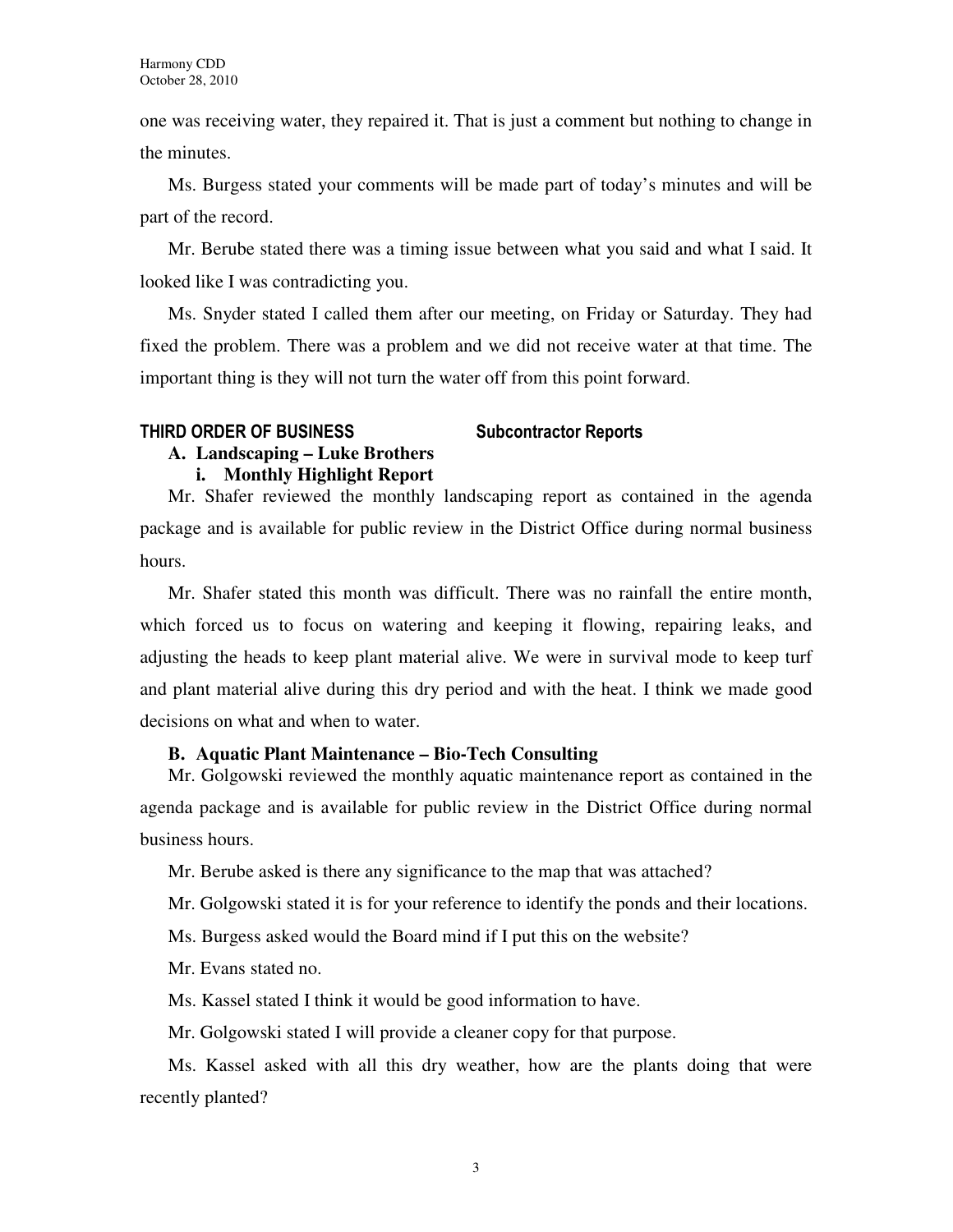Mr. Golgowski stated they are doing great. They have spread and filled in very well on all the ponds. We have not lost any that I can tell, and we could very well use more.

Mr. Berube stated when we talked about 3,000 plants at the beginning of this process, we thought that was a lot of plants. As it turns out, we can use a lot more of them.

Ms. Kassel stated at least it was a start and it was only for certain ponds.

### **C. Dockmaster/Field Manager – Buck Lake Boat Use Report**

Mr. Belieff reviewed the monthly boat report as contained in the agenda package and is available for public review in the District Office during normal business hours.

Mr. Belieff stated I had a problem a couple weeks ago and had to call a sheriff to the property. I was wondering what the outcome of that was as far as being able to trespass someone. The sheriff told me that a resident cannot be removed from the property if there are problems.

Mr. Berube stated Mr. Belieff called me at the time this happened. The gentleman who was involved in the situation is also listed on the complaint log in an earlier altercation. This is his second situation regarding the boats, trying to bring alcohol to the boats and being turned away for that reason the first time. On this second time, Mr. Belieff instructed him that he cannot bring the alcohol they were carrying. Mr. Belieff found alcohol in their tackle box and a shouting match ensued. Mr. Belieff felt threatened and ended up calling the sheriff. The problem with this is that when Mr. Belieff calls the sheriff, they will not help him.

Mr. Evans stated I think we need to put it into context as to what Mr. Belieff, as an employee of the District, can and cannot do. He represents the District and the District's best interests. I think there is a dividing line for what Mr. Belieff can and cannot do. From my understanding of that issue, if there is any kind of a confrontation, Mr. Belieff did the right thing by calling the sheriff and let the sheriff address the confrontation, regardless of the reason for it, whether someone showed up with alcohol that is not allowed or whatever the case may be. It is not for Mr. Belieff to put himself in danger in any situation or with anyone. Once the sheriff arrives, whether or not he can act upon it at that time, it sends a clear signal that anytime there is a problem or a dispute, that will be our first recourse to pursue at that moment to help with the intervention.

Mr. Berube stated it appears that the sheriff's office wants a Resolution or something from the Board.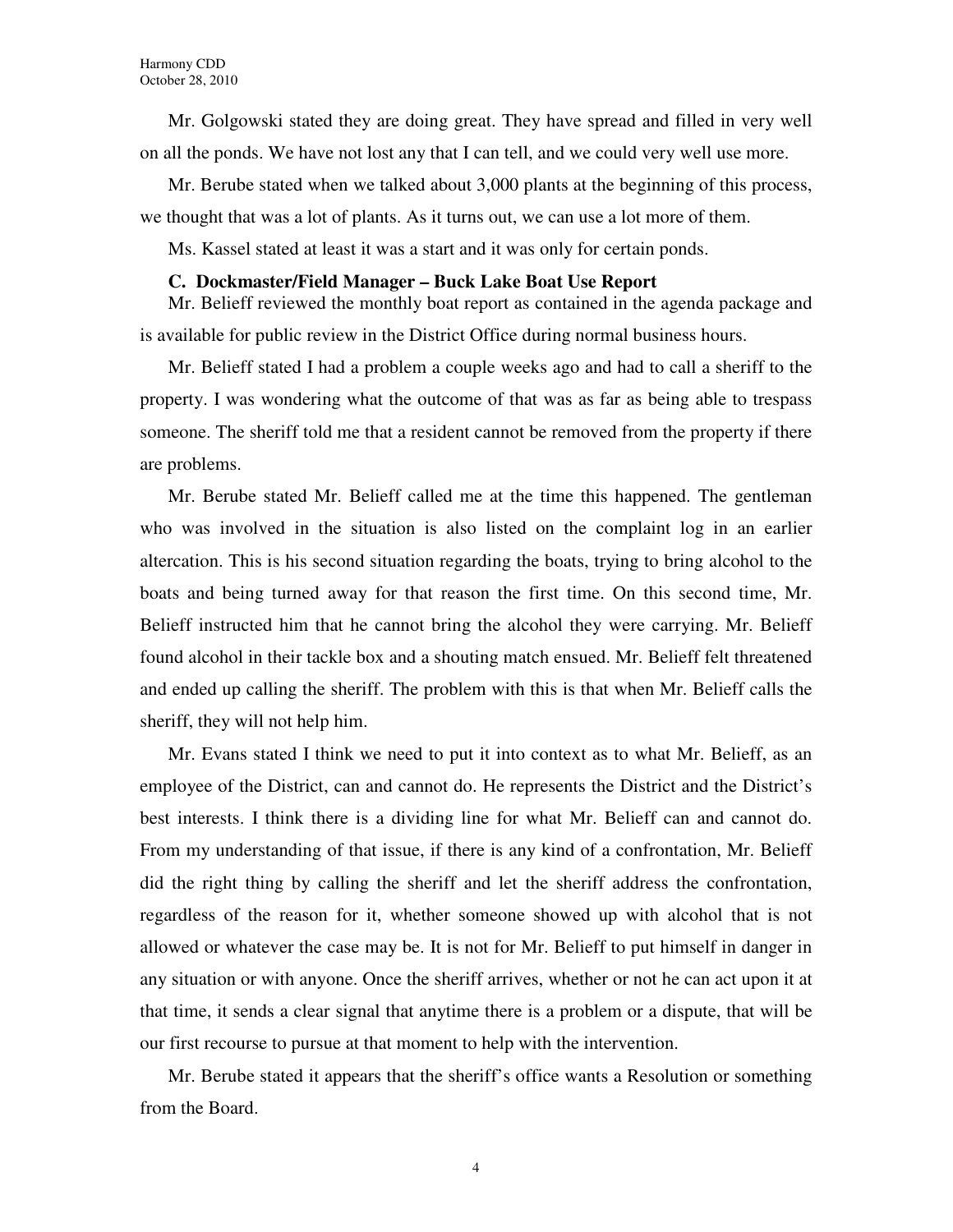Ms. Burgess stated what we have done in a couple other Districts in Osceola County is to send them a letter authorizing them to trespass people on our property if it is after hours. We include a list of authorized personnel, which would be Mr. Moyer as the manager, the Board members, Mr. Belieff and any other District staff. You might want to consider some of the Harmony Development Company staff to that list. In that letter, we give the sheriff authorization to trespass people on CDD property if it is after hours or if there is a confrontation and whatever other parameters you want to include.

Ms. Kassel stated the problem is that where the trespass occurred was on the developer's private property in the area in front of the lake, which is not CDD property.

Mr. Evans stated there is a licensing agreement that was granted to the District for use of that property. What we are really trying to deal with is that we can set the policies but what to do when someone wants to ignore them and it turns into a shouting match. My advice is to call the sheriff and let them sort it out. That is to avoid a confrontation. I think we should send a letter and move forward with that authorization.

Ms. Burgess asked do you want us to provide it to the Board to review, or can we have Mr. Moyer, Mr. Evans and Mr. Qualls review the letter and send it out? The sooner we send it, the better.

Mr. Evans stated it sounds like it is pretty much a form letter.

Mr. Qualls stated we have also done agreements between a District and the sheriff's department for security and patrols and related services. I am not saying that is necessary, but in general, it is to foster communication between this Board and the sheriff about an issue where we need their help. I think you start the conversation with a letter and if that does not work, you pursue other options. I think it is a straightforward letter.

Mr. Evans stated it will include contact information for them if they have an issue or a concern.

Ms. Kassel stated regarding the lake in particular and any other developer-owned property that residents are allowed to access, I wonder if the developer might also want to send a letter including Mr. Belieff as an authorized person and the developer's representative to enforce a trespass. That way, he can be the representative who says it is private property and for the sheriff to be able to remove that person.

Ms. Burgess stated I will send them a copy of our letter for them to use as a format for theirs if they want to send one.

5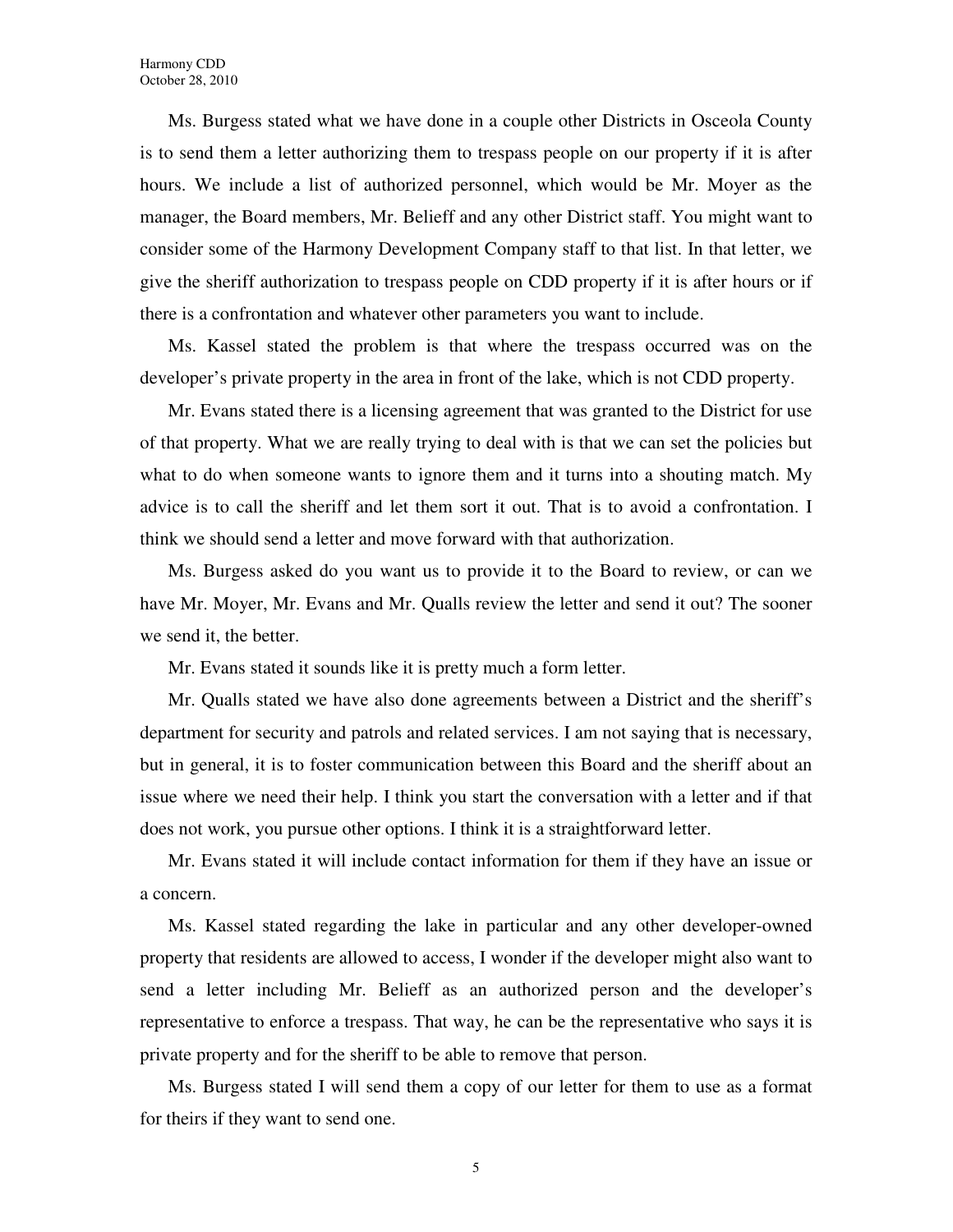Mr. Berube stated Mr. Belieff is the person on the front lines all the time, and he is here largely by himself. This was the first time he ran into a safety situation where he needed police backup, and they came to talk to everyone but they did not do anything. We understand the reasons why, but I think it is important to resolve. We do not know when the next situation will be and I think sending the letter is going in the right direction.

Ms. Burgess stated I think Mr. Qualls is correct that we start by opening up the lines of communication and take it from there.

Mr. Belieff stated calling the sheriff is not always meant to charge someone with trespassing as much as it is to diffuse the situation and get that person to leave.

Mr. Berube stated he will get a trespass warning from the sheriff's department. If he comes back and you have to deal with him again, you call the sheriff back out and the second time he is subject to arrest because he already has the written warning. It may not be trespassing, *per se*, but that is the grounds they will use to give you some backup.

Mr. Belieff stated that situation has been resolved.

Mr. Berube stated we want to address if it is happens again to make sure you are covered.

Ms. Kassel asked is there an update for the assistant dockmaster?

Ms. Burgess stated I emailed the job description to Severn Trent. I need to have authorization to provide that to the interested applicants, and I am not sure where they are in the steps as far as posting the position. They are a large company, there are steps they need to go through, and I am not sure where that process is. I do have the job description ready, and I will contact Mr. Bob Koncar, the regional manager, to find out if I am authorized to post that on the website or simply email it to several people who have expressed interest. Once I provide that job description to the applicants, we will ask them to read it and let us know if they are still interested in the position. Then we can start the interview process. I am hoping Severn Trent will tell me that I can start sharing that information and get the interview process started. The good news is that we have had a number of residents who have expressed some interest.

Mr. Berube stated I reviewed the job description and it is very thorough. It should provide us with a good fit of what is needed in that position.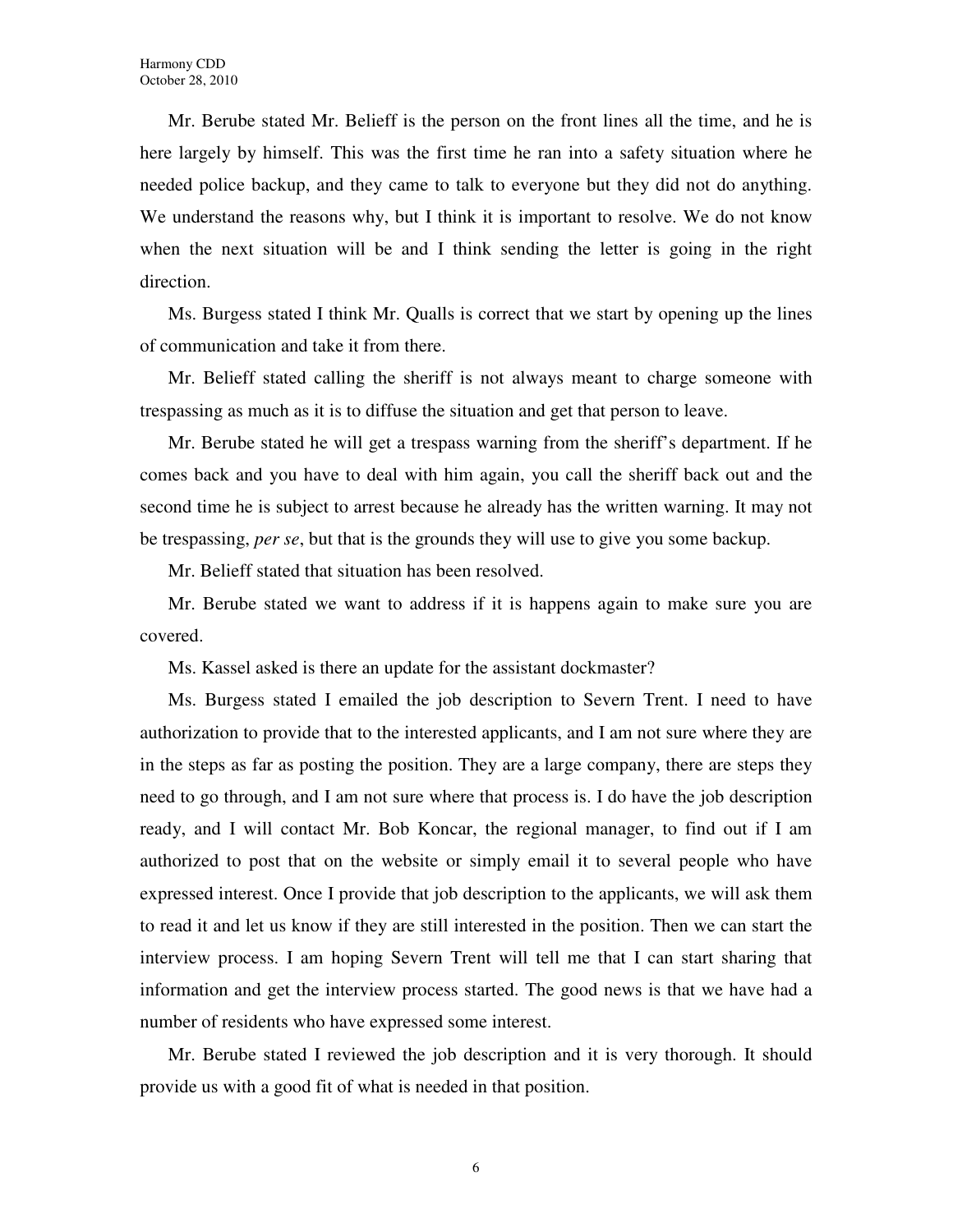# FOURTH ORDER OF BUSINESS District Manager's Report

#### **A. Financial Statements**

Ms. Burgess reviewed the financial statements, included in the agenda package and available for public review in the District Office during normal business hours.

Ms. Burgess stated the financials show we had positive variances in all of the revenue and expense categories for the end of the fiscal year. I am not sure if all of the bills have been received for this time period. Sometimes it takes until November to receive all of the bills. It looks like there will be \$200,000 that will be added to fund balance pending the receipt of any other lingering bills.

Ms. Kassel stated on the 2001 debt service funds, it shows the special assessments collected by the tax collector are under collected by \$31,459 compared to the projected budget.

Ms. Burgess stated I will ask the accountant to research that. It could just be timing, but I am not sure. I will email that answer to the Board once I receive it.

Mr. Berube asked why are there no tax collector assessments for the 2004 debt service fund?

Ms. Burgess stated the assessments are all direct collected for that bond series because the developer is billed for the full amount. It is all undeveloped property and there are no residents who live there, so there are no assessments collected by the tax collector. We bill the developer directly.

Mr. Berube stated for 2001, with the shortage in assessments and interest on investments, it left that fund a little short.

Ms. Burgess stated there could be some tax bills that went to tax certificate sales or some other reason. I will ask the accountant to look into that. We are 99.8% collected on the assessments, but we are still short on this item, and the accountant will research that.

#### **B. Invoice Approval #126 and Check Run Summary**

Ms. Burgess reviewed the invoices and check summary, which are included in the agenda package and available for public review in the District Office during normal business hours, and requested approval.

Ms. Kassel stated there is an invoice for \$450 from Chapco for adjustments to the gate and fence at the dog park. The interior gate of the large dog park is still not reversed and taken from the side of the chain link where it gets caught. That was something I reported to Mr. Haskett at the last meeting and if that was something Chapco was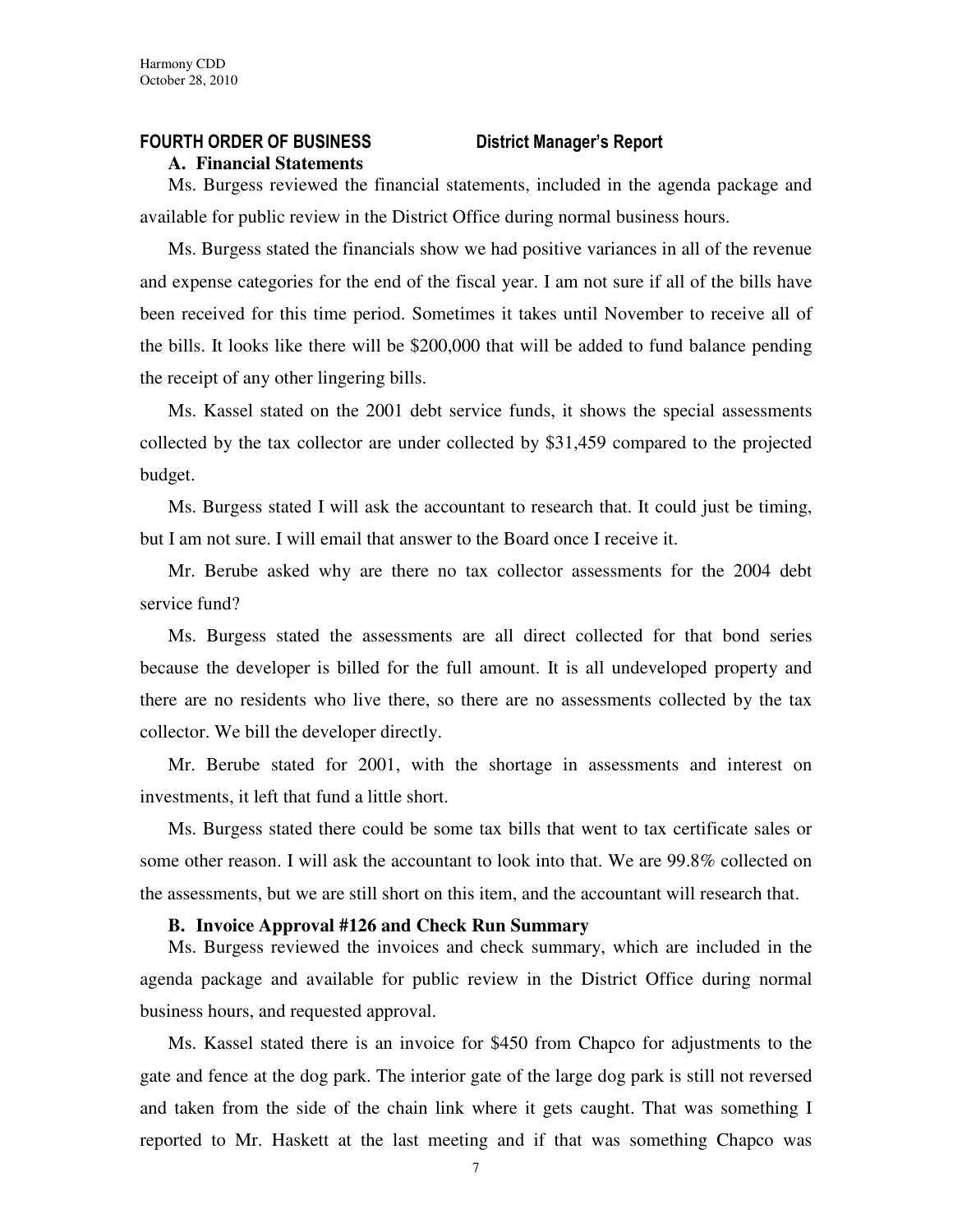supposed to do, they have not done it. I have a contractor we have used who is very reasonably priced and very prompt, and I will forward that information to Mr. Tome if you are interested. I am not sure about this invoice and I would like more information before approving it.

Ms. Kassel stated Severn Trent had a charge of \$127.13 for an AT&T conference call.

Ms. Burgess stated we had a conference call about the very large records request last month and we also had one recently related to the issue with the docks. It might have been one of those two.

Ms. Kassel stated I can give you my conference information and go to FreeConference.com for everyone to dial. They will pay a long distance charge because it is not an 800 number; however, the call is free.

Ms. Burgess stated I thought they found a service that provided a really good rate. I use Ready Conference and it is  $1\phi$  or  $2\phi$  per minute. I am not sure what provider they use. If it is AT&T, then it is outrageously priced. I will find out more information on that.

Ms. Kassel asked what do we do about the invoice? Subtract that amount for the time being?

Mr. Berube stated the conference call has already taken place.

Ms. Burgess stated going forward we can ask them to make sure to use a reasonably priced conference service.

Ms. Snyder stated if it is not a correct charge, they can issue us a credit.

Ms. Kassel stated in terms of legal bills for the public records inquiry that was made by a resident a couple months ago, I want to make note that the legal charges for this request was \$2,173.50.

Mr. Berube stated there were charges that we approved last month also, bringing the total to about \$5,300.

Ms. Snyder asked does the requestor get billed for that?

Ms. Kassel stated no. If the resident wants the records, there is another fee that he has to pay, about \$2,200.

Mr. Evans stated that amount is not all inclusive, either.

Ms. Burgess stated that is correct; that is just for Severn Trent's billable time, as the management company, to prepare and provide the records.

8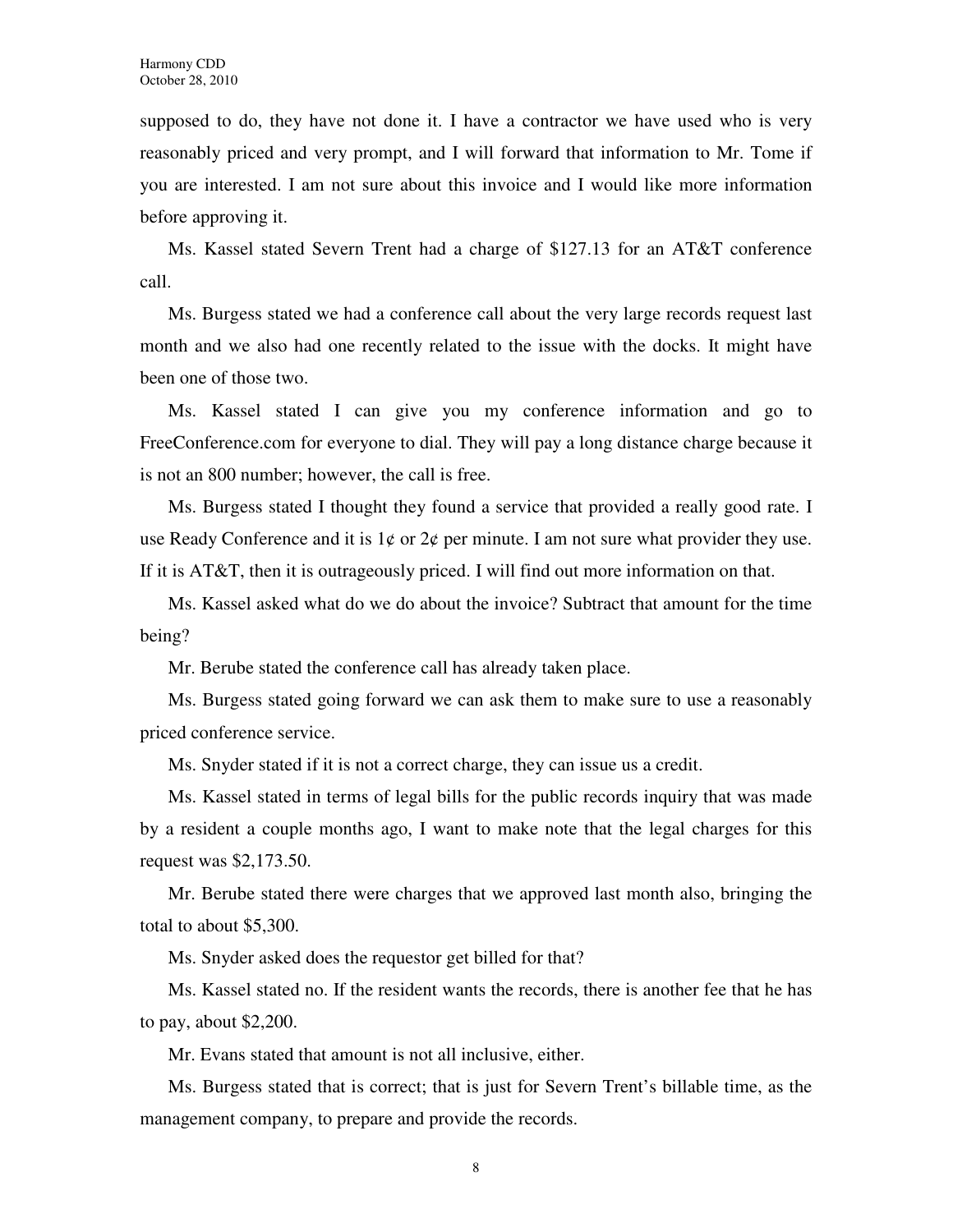Mr. Berube stated the actual costs will be much higher than that. As Mr. Qualls stated last month, this is all part of being a local government. I do not think it is right, but we do need to pay the legal fees to make sure we are doing the right thing.

Ms. Kassel stated I agree; I just wanted the residents to be informed.

Mr. Berube stated it is necessary so that we are not sued for doing the wrong thing, so we spent \$5,000 of the residents' money trying to fulfill an extremely large public records request.

Ms. Snyder stated there could be billing time for the emails that I sent to Mr. Moyer to find out what to do for the request.

Ms. Burgess stated none of Mr. Moyer's time has been included in the estimate that was provided to the requestor.

> On MOTION by Ms. Kassel, seconded by Ms. Snyder, with all in favor, approval was given to the invoices as presented, except for the Chapco invoice in the amount of \$450.

Ms. Burgess stated the Board has had some conversations about invoices that the District has received from Osceola County. The attorney has been working on that issue to refine that process and make sure that we are paying the rights bills for which we have agreements. I provided the Board with a copy of the letter from the property appraiser that simply says, "For the time being and until further notice, when you receive a statement for assessment services from the assessment division of Osceola County, it is on my behalf, and you are authorized to pay the County for the work that I have delegated to the County." We do have an agreement with the property appraiser for their services. We will keep this letter in the record.

# **C. Consideration of Engagement Letter from Grau & Associates to Perform Arbitrage Rebate Services for the Series 2001 and 2004 Bonds**

Ms. Burgess reviewed the engagement letter from Grau & Associates to perform arbitrage rebate services for the Series 2001 and 2004 bonds in the amount of \$600 per bond series.

Ms. Burgess stated we budgeted \$1,200 for fiscal year 2011 for this service. For members of the public, we are required to have this calculation performed every year just to make sure we are not earning more on our investments than we are paying on the bonds. At one time you could do that and there were governments who did that and made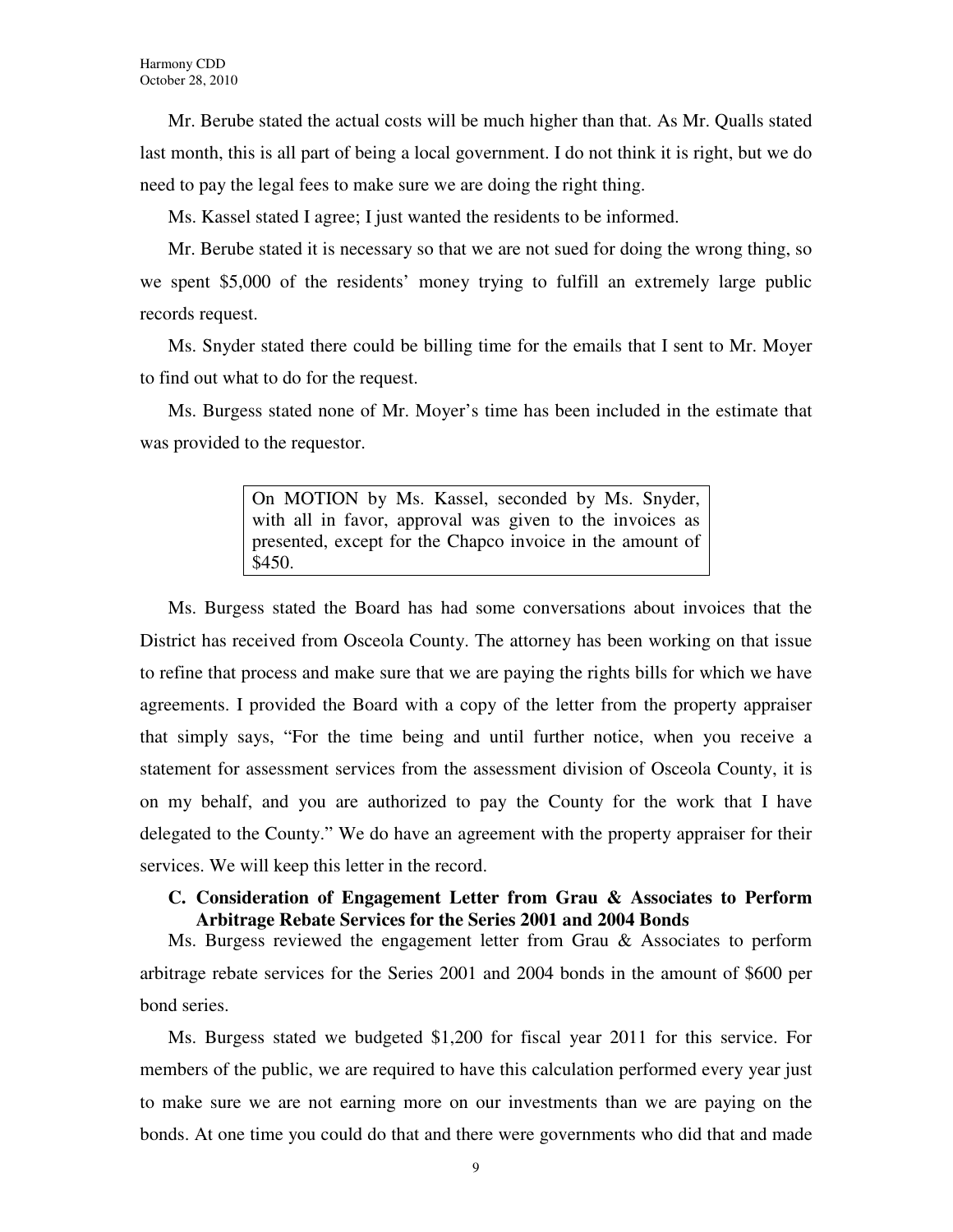a lot of money until the Tax Reform Act of 1986. Now, we need to have this calculation performed every year. At the end of five years, if you have earned more money than you paid, you remit that to the Federal Treasury. We all understand that in today's market, we are paying a lot more than we are earning, but we are still required to do this as part of our bond documents.

Mr. Qualls stated this engagement letters talks about bond issues, the IRS and tax law, and the CDD has bond counsel who deals with those things. Questions on those subjects should be forwarded to the manager's office so they can be forwarded to bond counsel.

> On MOTION by Mr. Berube, seconded by Ms. Kassel, with all in favor, approval was given to the engagement letter with Grau & Associates to perform arbitrage rebate services for the Series 2001 and 2004 bonds, in the amount of \$600 per bond series.

Ms. Burgess stated last year's budget include \$3,000 for this work. These firms used to charge \$1,500 per bond series. That is now competitive and the price is down to \$600, which is why we budgeted \$1,200 for this current fiscal year.

# **D. Public Comments/Complaints**

Ms. Burgess reviewed the complaint log as contained in the agenda package and is available for public review in the District Office during normal business hours.

Ms. Kassel stated one thing I reported in September was a phone call I made to the District office regarding the memorial sign in the small dog park. It was mounted on a very thin, light aluminum frame that was not properly mounted in the ground. The marble sign fell out of the sign and it is slightly broken. One of our residents can repair the marble but it needs to be installed in a manner that is more durable and safe. That was not logged on this form.

Ms. Burgess stated occasionally things get missed. I will date your request as of September 30, 2010, and we will include it on the log for the next meeting.

Mr. Berube stated the column under work status indicates that it is complete. Does that mean it is marked complete when someone is told about it? Is there a follow up to make sure the request is truly complete? What is the process for marking it complete?

Ms. Burgess stated when it is confirmed to be complete, the item is marked complete. Previously, when these items were forwarded to Mr. Haskett and he responded that he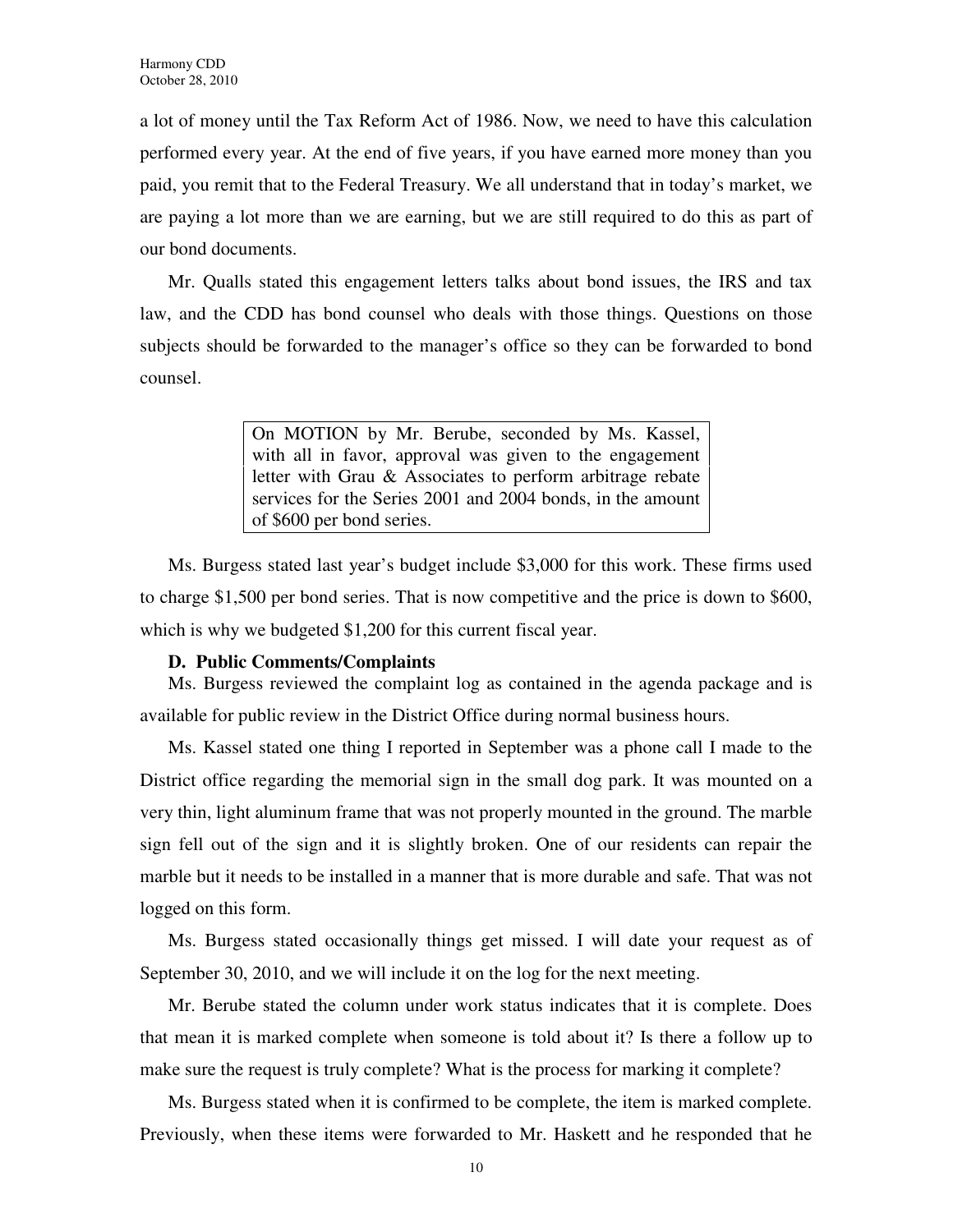would complete them on a certain date, we would mark it complete. Sometimes, it does not happen on that date. At Ms. Kassel's recommendation last month, now they are marked complete when they are physically completed. If you see "TH" in the complete column, that means Ms. Rosemary Tschinkel has contacted Mr. Haskett and he confirmed it is complete. That is now our procedure. She will check with him on a weekly basis to make sure he has completed everything she forwarded to him.

Mr. Berube stated some of these items will never be completed but they will just be reported.

Ms. Burgess stated issues like kids jumping over the fence and vandalizing the pool may always be ongoing issues. Things that can be physically repaired will have a completion date.

# **E. Consideration of Resolution 2011-01 in Recognizing the Contributions of Nancy Snyder**

Ms. Burgess read Resolution 2011-01 into the record, as follows. "Whereas, the Harmony Community Development District ("District") is a special-purpose District created by law and established by Osceola County, pursuant to Chapter 190, Florida Statutes; and Whereas, the District is a special-purpose local government, charged with the sole duty and responsibility of managing the works of the District, including designing, financing, constructing, and operating capital infrastructure to support Harmony, a planned community in Osceola County, Florida; and Whereas, the major function of the District was and is the pin-pointed, focused management of the works of the District, including recreational facilities, alleyways, parks, sidewalks and landscaping; and Whereas, Nancy Snyder demonstrated a dedication and devotion to preserving and protecting the interests of the District, and assuring the aforesaid infrastructure systems be managed to the highest standards in a timely and economical way; and Whereas, Ms. Snyder's energy, leadership, creativity, guidance, counsel, and efforts constitute a substantial contribution to the continued outstanding success of the Harmony community; and Whereas, Ms. Snyder further provided leadership, wisdom, and direction in serving on the Board of Supervisors since November 2006, being the first resident elected to the Board, and also serving as Vice Chairman since 2008; and Whereas, the Board finds it fitting and proper that official recognition be given to Ms. Snyder for her many achievements and her dedication to the Harmony community; now, therefore, be it resolved, that the members of the Board of Supervisors of the Harmony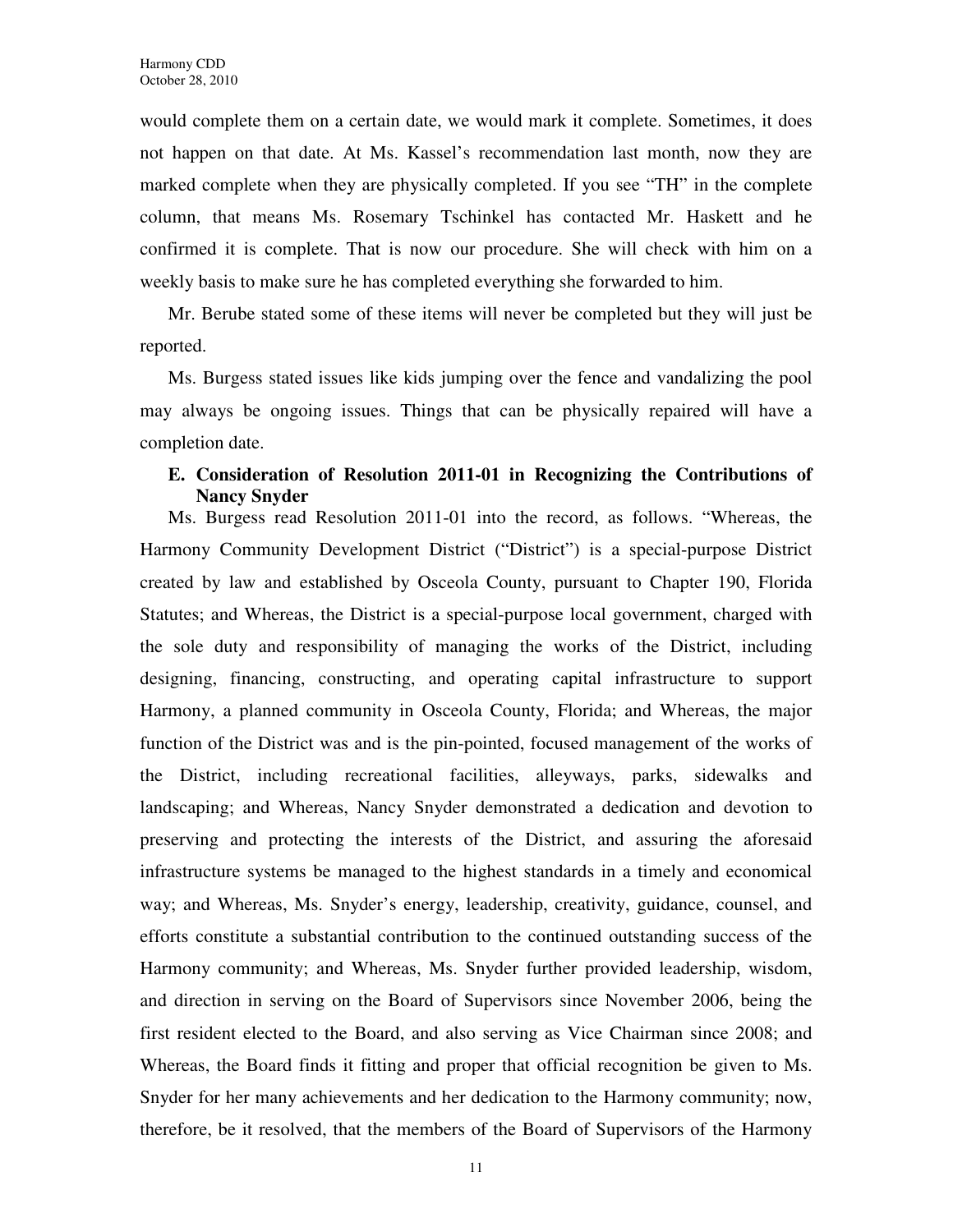Community Development District, for and on behalf of themselves and on behalf of the District, express their appreciation and gratitude to Ms. Snyder for her efforts and contributions to the ongoing success of the Harmony community."

Ms. Snyder stated I feel that I have been very privileged to be one of the first residents on this Board. The first year, I learned so much, especially from Mr. Evans, explaining the budget process and how each meter is identified and read. With our legal counsel and our management firm, I think we live in probably the best CDD in Florida and I think we should all be proud of that.

> On MOTION by Ms. Kassel, seconded by Mr. Berube, with all in favor, approval was given to Resolution 2011-01 recognizing the contributions of Ms. Nancy Snyder.

Mr. Evans stated I think it would be appropriate to post this Resolution on the website, once we obtain all the signatures.

Ms. Burgess stated Resolutions are currently posted to the website and I will post this one with all the signatures.

# FIFTH ORDER OF BUSINESS Staff Reports

# **A. Attorney**

Mr. Qualls stated as authorized by the Board, we negotiated the renewal of the landscape maintenance services contract, with the key changes being the reduction in cost for the removal of the trash removal services from the scope of services. There is no 3% increase for the next two years, and there is now a 60-day termination notice requirement. That is complete. We also negotiated the agreement for certified arborist services, as authorized by the Board, in the amount of \$15,000, which includes maintenance of all the street trees along the main boulevards within the District. We included a map with the main boulevards shown in green, so Luke Brothers will have the responsibility of maintaining those trees on those roadways between the street edge and the lot boundary. Those two agreements have been executed.

Mr. Qualls stated I, too, want to thank Ms. Snyder for her service. Harmony CDD is a well-run District that constantly focuses on the District's single purpose, which is the maintenance of infrastructure. Ms. Snyder has been a huge part of that effort.

Mr. Qualls stated regarding the invoice for legal fees associated with the public records request, that is really preventive maintenance. I have been involved in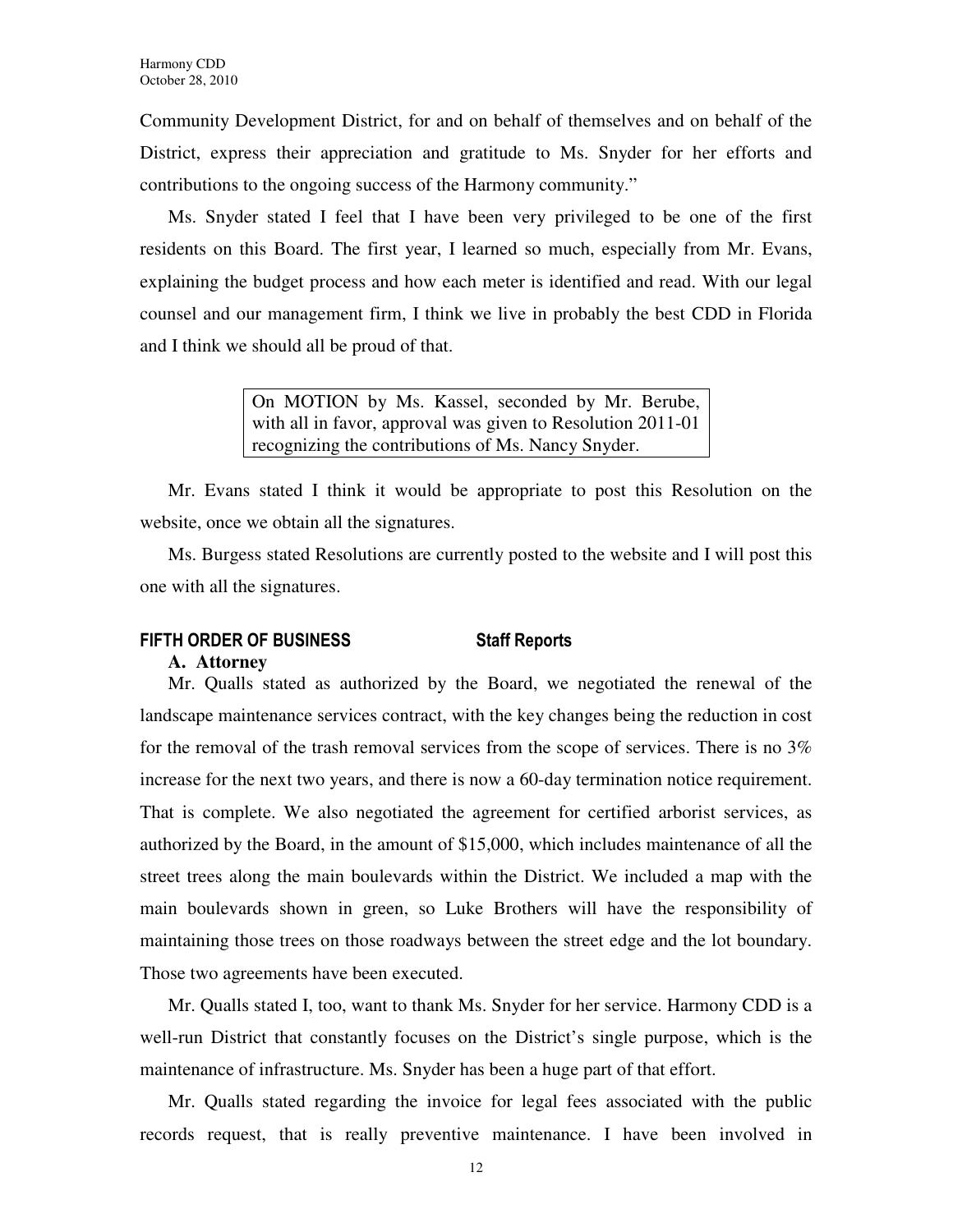representing officials in lawsuits regarding public records. Florida's Sunshine Law is so broad, and there is such pride in this State from a legal perspective of public disclosure. It is important when you receive a request for everything the District has ever done, from a public perspective, that it is treated properly from a legal perspective to prevent any sort of litigation in the future, as Mr. Berube mentioned. I am not saying it will prevent you from being sued, but it will prevent a successful lawsuit on behalf of the plaintiff who would be suing the District.

# **B. Engineer**

Mr. Boyd stated we received acknowledgement from Toho Water Authority that they did receive the inspection fee for the water line. Their file is now closed on that issue.

# **C. Developer**

Mr. Tome stated I would ask the manager to have Ms. Tschinkel send the communication log to us on Fridays so that it is a recap of what happened during the week and we can follow up.

Ms. Burgess stated I think she was going to do that or she might just be sending the outstanding items in an email on a weekly basis. There is no problem with her sending the log at the end of each week.

Mr. Tome stated we distributed to the Board a proposal we received from Stone Age Pavers including a drawing indicating the areas where the pavers have settled from the pool edge. There are four squares on the drawing that represent planter beds with stones that have been an issue with kids throwing them and cracking or breaking tiles. The proposal includes two line items. One is to pick up 107 linear feet of pavers that are already in place (depicted by the straight lines in the drawing) and the second is to replace 120 square feet of the planter beds, for a total cost of \$1,389.

Ms. Kassel stated it appears that they are going to remove the plants and pave over the bed.

Mr. Berube stated that is correct.

Ms. Kassel stated that is disappointing. It appears that not all the pavers along the edge need to be removed, only a few.

Mr. Tome stated it is only in the areas where there is a depression. They will lift up the pavers, put sand underneath, compact it and put the paver back in place.

Ms. Kassel asked these are not to replace the ones that are broken?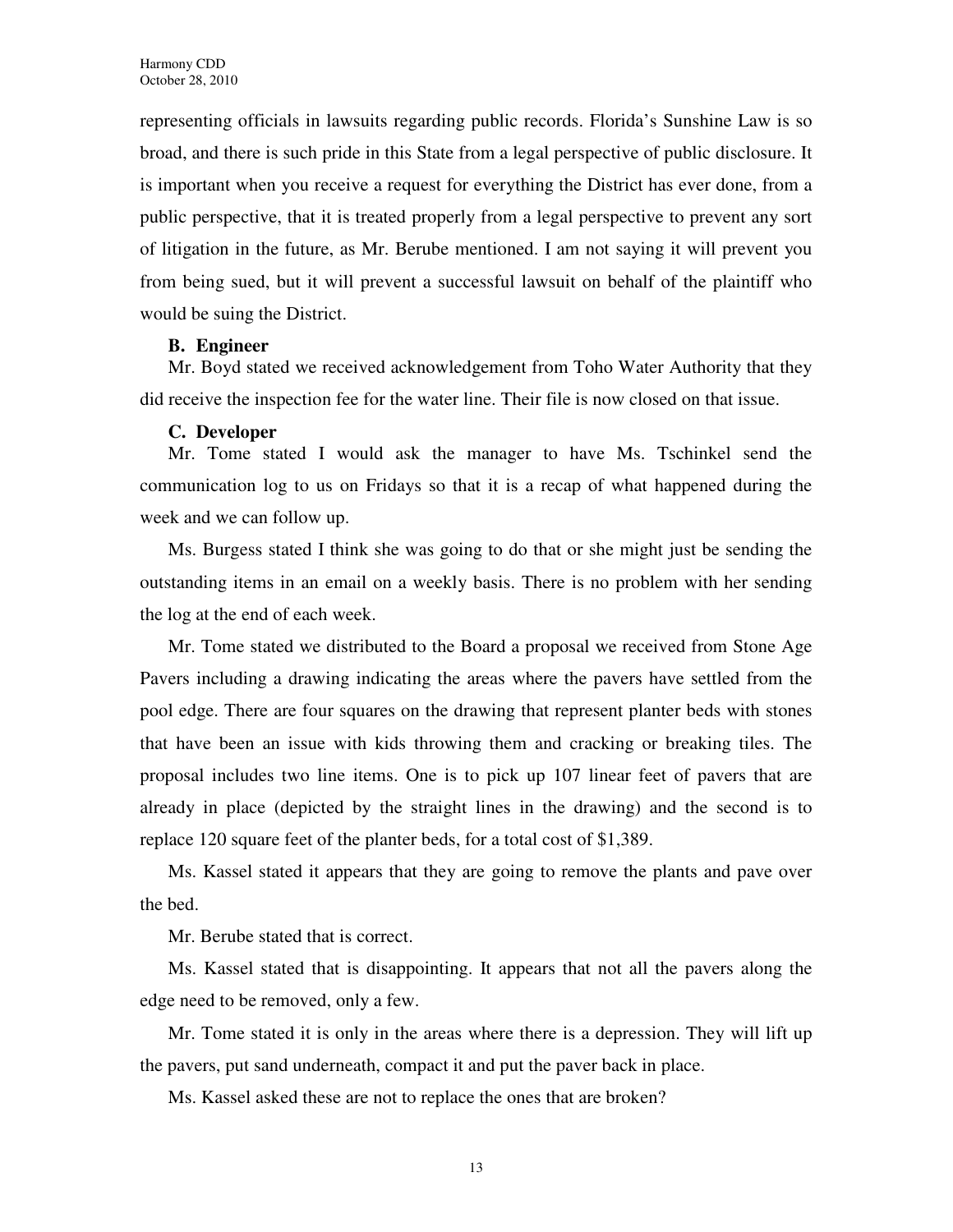Mr. Tome stated no, this is not to replace the tiles in the pool but the pavers around the pool deck. We need to repair the pavers before we replace the tiles. Otherwise, we will end up cracking the tiles when we repair the pavers. This work has to be done before we replace the tiles.

Ms. Kassel asked why are we removing the plants?

Mr. Berube stated right now, the stones at the base have become an attractive nuisance. The planter box with the plantains attracts bees in the dirt. It can be problematic if you are hanging around the edge of the pool. This is to make it a clean deck area. We will keep all the palms but we will remove these two plantains along the edge of the pool and the two smaller openings for plants that are filled with green groundcover. The idea is to have an area of pavers to achieve lower maintenance costs and it will eliminate the need for mulching in the beds. I hate to see the plants go, but having plants at the edge of the pool is not the best location.

Mr. Tome stated it is a matter of selecting the lesser of two evils. Stones get thrown and mulch gets into the pool. If damage is done to the pool grates, the cost for those repairs will be three or four times the cost to remove the planter beds.

Mr. Berube stated this will likely simplify the maintenance in the pool area, as well. The plants that are there do not provide any shade, and the little bit of groundcover does not really add anything. I do not think we are losing anything except for a little bit of green. The alternative is having the plant material there, which seems to be problematic.

Mr. Boyd stated this is a common solution to those problems.

Ms. Snyder asked have we used this company previously?

Mr. Tome stated yes, they have done much of the paver work in the community.

On MOTION by Ms. Snyder, seconded by Mr. Berube, with all in favor, approval was given to the proposal from Stone Age Pavers in the amount of \$1,389, as discussed.

Mr. Berube stated for several months, we have been discussing lock changes to the pool gates. I have some information for you to consider for the next meeting. Mr. Haskett received a proposal from Chapco for changing the gate on the main Swim Club gate as well as for the entrance gate at the Ashley Park pool. The proposal includes two gates, swipe cards, and various installation costs. It does not include the electrical work that will be required, which should be less than \$500. The proposal from Chapco is \$8,280, and it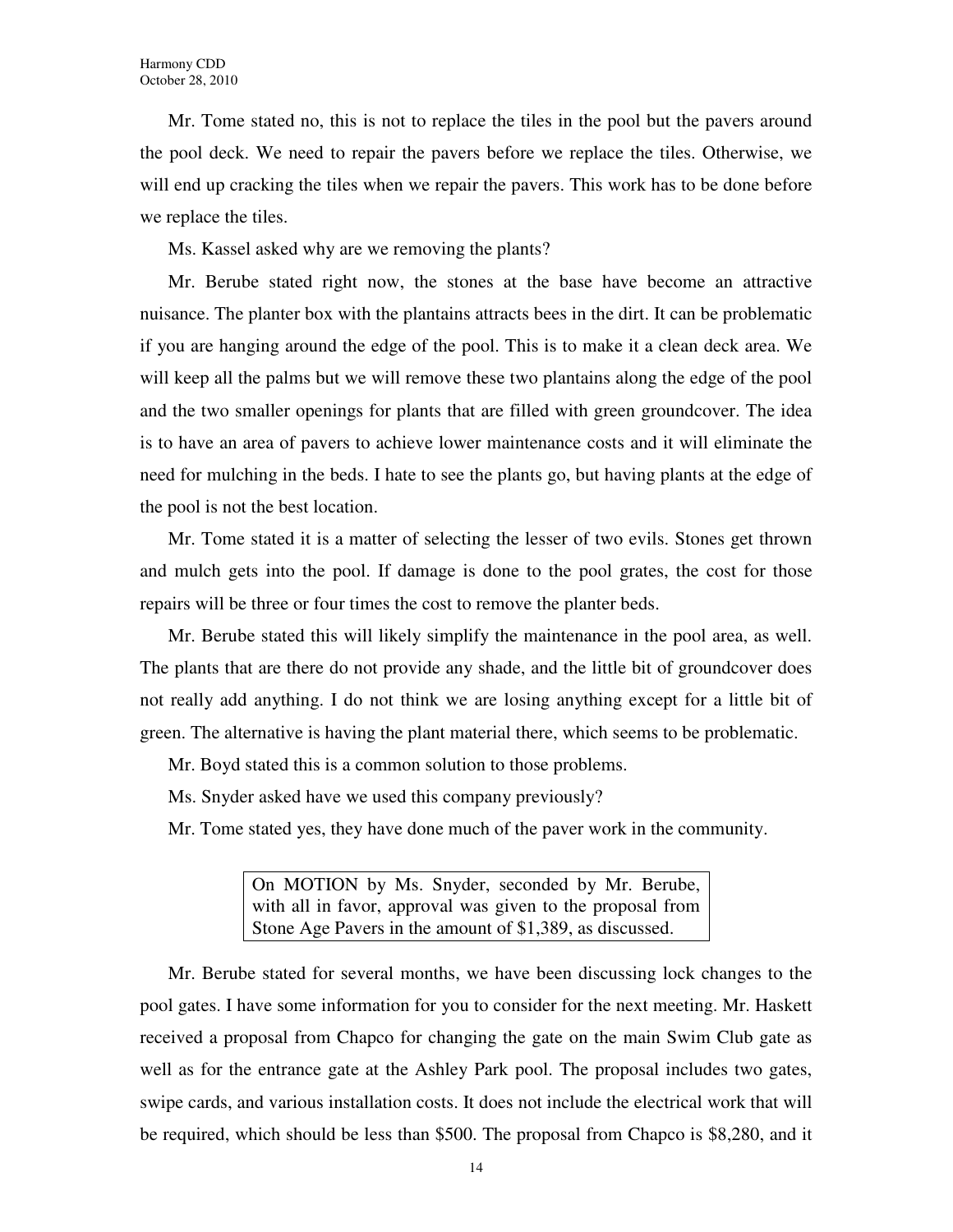will do exactly what we need it to do at a minimal cost. Stanley provided a proposal in the amount of \$19,980, and the scope of services is different. The Stanley proposal will give us swipe cards that we can print with the person's name and address information plus a photograph, as well as a printer. The cost for the cards and the printer is \$7,700, which includes 500 cards. The printer is good for several thousand cards. Taking out those amounts, their proposal is still about \$12,000. It is a fancier system, but Chapco will replace both gates that are here now, which do need to be replaced. The one at the Swim Club has had some damage to it. The Chapco proposal will replace those gates with new, heavy-duty gates. The Stanley proposal does not include gates. We need to decide what kind of card system we want to have, knowing that just the printer for the cards is \$4,000. The cards will be more expensive with Stanley and there will be more involved with the setup. We need to decide on what kind of card we want to pay for.

Ms. Kassel stated the cards we were discussing previously were programmable so that you can revoke someone's privileges. Can we do that with these cards, too?

Mr. Berube stated yes.

Ms. Kassel asked will these cards have an expiration date?

Mr. Berube stated there is a separate control box that will go in the unit, and we can control that. With both of these systems, we can put live internet access to view the cameras and see what is happening now. The ones we have now are limited and we have to search the DVR after the fact. If someone goes in there and we see him doing something he should not be doing, you can see it and call the sheriff from a remote location. It also registers his card, so we can deactivate it for the next time he tries to come through the gate. That is not the point, but it is also provided. I want the rest of the Board to consider if we want fancy cards with everyone's name, address and picture on it. There is a cost of doing that. I think the two new gates are a good investment. The new gates will have a crash bar for exiting. The current gate needs a key to get in and a key to get out. That may or may not meet certain Codes. We also need to consider what to do with the gate at the marina area. The Chapco proposal includes 500 cards, and we have about 520 addresses right now. We do not know what the response will be, but the printable cards are about \$7 each and the non-printable cards are about \$4. Both have bar codes to identify a card number to a certain resident. The difference with the printable cards is that we will print them onsite. Right now people might have a card but you do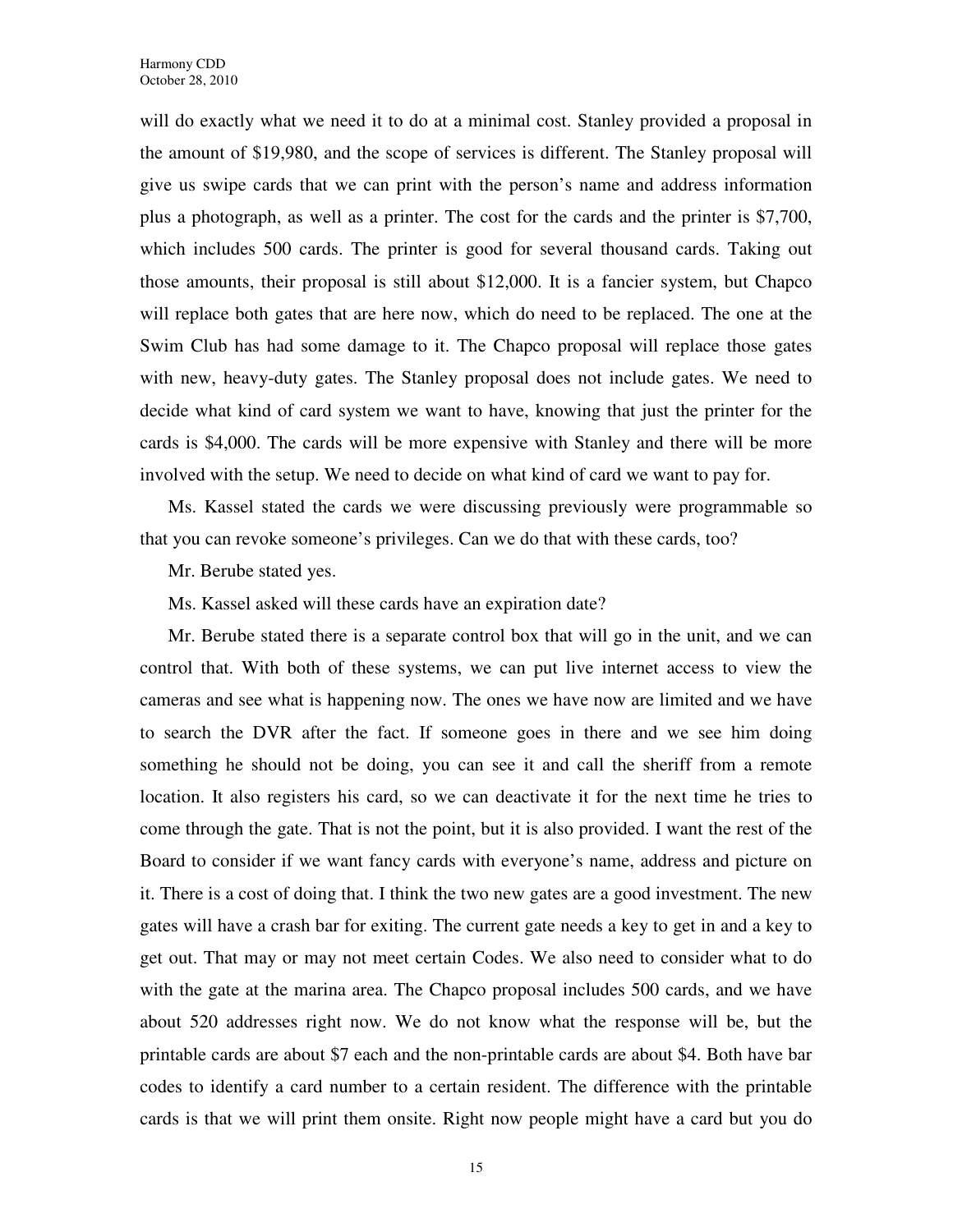not necessarily know if they are a resident or if the card is active. Every card will be registered to someone.

Ms. Kassel stated people can give their cards to other, just like they do with their keys, and you will never know the difference.

Mr. Berube stated they cannot duplicate the swipe card like you can with the keys. We did not think they could be duplicated, but they are and Mr. Belieff has confiscated a number of them. The cards will be exclusive to our system. The way you get around people giving out their cards is to give it a value. If you want access to the pool, then you pay \$25.

Mr. Evans stated I think it would be helpful to have a comparison chart showing the details of the two systems, the common elements and the differences.

Ms. Snyder stated I am afraid that our main problem is people distributing keys. Without a picture and other information, we will have the same problem that we have now.

Ms. Kassel asked do we have to scan the card to remove someone's access?

Mr. Berube stated we can deactivate their card at the control box as long as we know what number it is. We can also do that if someone reports a lost card. We just deactivate it and reissue them a new one. That is another reason why this industry recommends that you charge for every card you issue. We provide two keys to everyone right now. With the swipe cards, most companies recommend charging \$25 for the swipe card. If you do not charge for it, it does not have a value and it gets lost or given out. Charge a \$25 deposit for each one.

Ms. Kassel asked what about the situation where someone's card has been deactivated but they try to use it to get in and ask someone to let them in because their card is not working?

Mr. Berube stated that happens with the keys. There is nothing we can do about that. Most of our residents recognize each other and will not let unknown people in the gate, or at least they should not. We cannot legislate common sense. Chapco is significantly cheaper for what we initially wanted to do. We can spend a lot of money with printable cards, which I originally thought was a good idea until I realized the cost associated with them.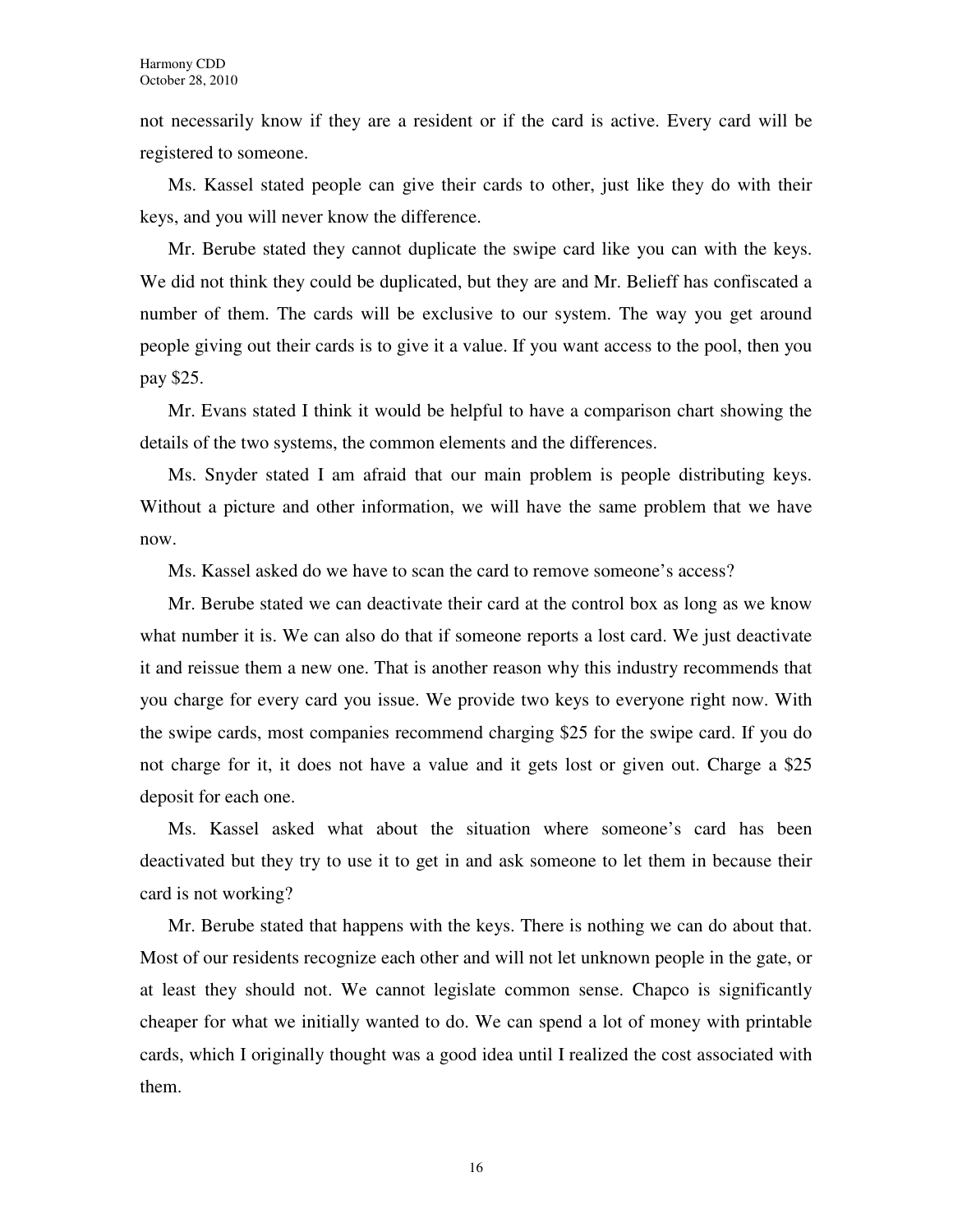Mr. Evans stated once we have a comparison, then we can truly comprehend what is involved in order to make the decision as to whether or not the additional dollars are worth the long-term security and activity of the asset.

Mr. Berube stated I will forward that to Mr. Moyer's office to include in the agenda.

Ms. Snyder stated it concerns me a little that this is the same company who is doing the dog park repairs and billed us for \$450 for work that was not done.

Ms. Kassel stated we are not sure about that.

Mr. Berube stated I asked Mr. Haskett about that invoice, and he said it was more work than just at the dog park.

Ms. Snyder asked is there a third company you can look at?

Ms. Kassel stated he has tried.

Mr. Berube stated there are probably an endless number of companies that do this kind of work, but we are down to these two because they are the only ones that have been responsive. Regarding Chapco, they are not cheap but they do a lot of work in the community. They have a good relationship with Mr. Haskett and when they say something is going to be done, they get it done. The scope of work looked good, and I will prepare the comparison sheet.

Ms. Burgess stated something else for the Board to consider as you are thinking about these proposals, one of the things that Ms. Tschinkel does is facilitate everything related to access cards for two other communities who have similar facilities. We have a computer that is designed for that purpose. Processing the cards is an administrative function, and I do not know if you anticipate Mr. Belieff doing that work or someone at the development company office or the District office in Celebration. What we have done in other communities issuing all new cards is to set aside a couple Saturdays where Ms. Tschinkel can come out here and sign everyone up. She will take care of entering everything in the computer in the office. After that initial sign up, if anyone loses a card or a new resident comes in, they will need to come to the Celebration office. The other communities are also not very close to Celebration, but they understand that is where the District office is and that is where the administrative functions are handled. From staff's perspective, I would prefer that we use the administrative staff for this function rather than trying to find a place for Mr. Belieff to do that and otherwise taking him away from his field duties.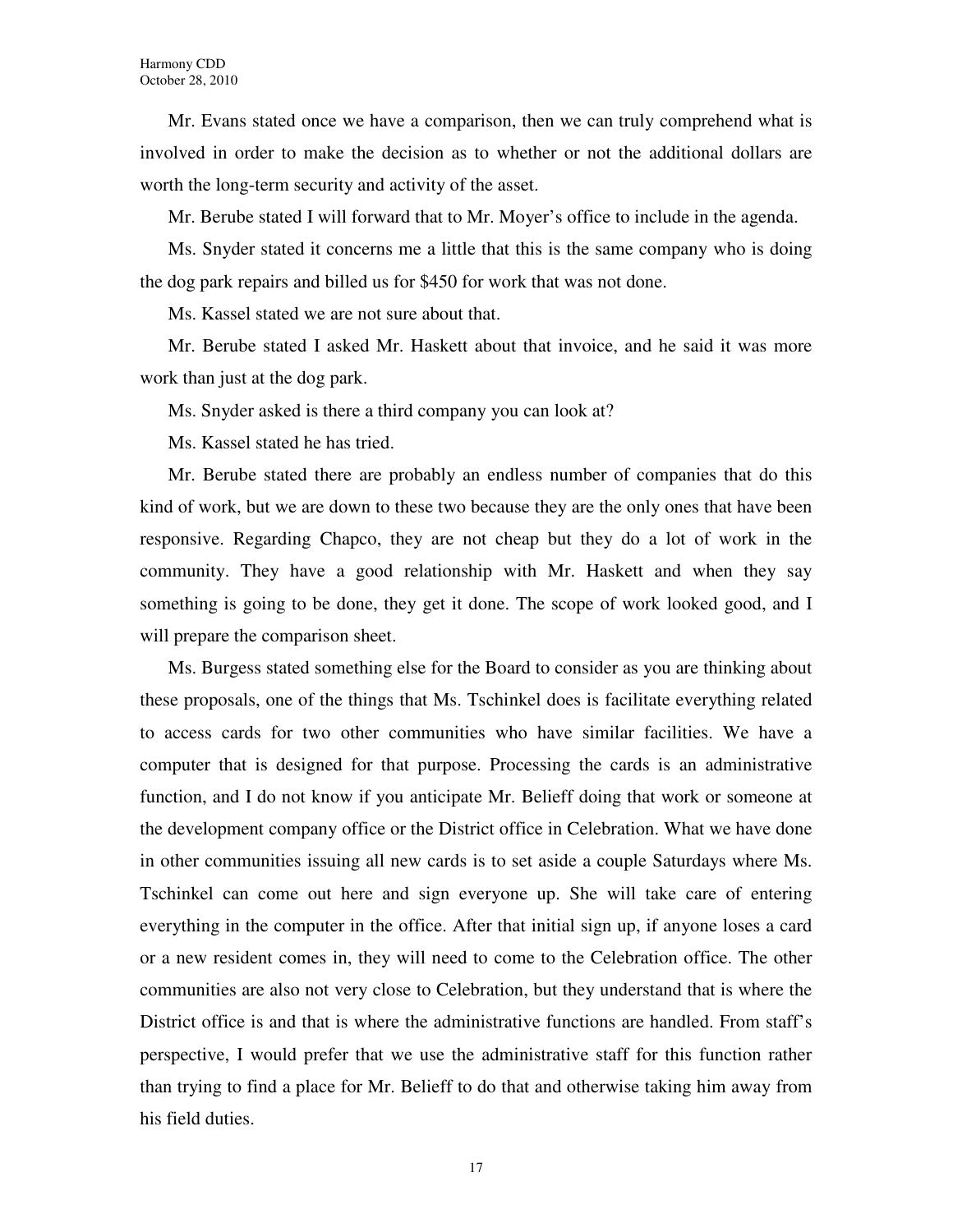Mr. Berube stated I have thought about that, and I am concerned about inundating Mr. Belieff with this all at once. We will have an assistant field manager coming on board, so that will give us two people. I think it is better to provide this service on site so as not to inconvenience the residents. We do have an alternative with your offer, which is great.

### SIXTH ORDER OF BUSINESS Supervisor Requests

Ms. Snyder stated several people have asked me about mailboxes that seem to be falling off the wood support and need to be replaced. Is the CDD responsible for that?

Mr. Evans stated no.

Ms. Kassel stated I heard a question about that earlier about when replacing them, if we need to go through a certain company and other details the residents need to know.

Mr. Tome stated there are two companies who have the mailbox specifications, and it depends on what the problem is. The box itself is a standard black box. If it is the pole, there is more involved since it is a certain style.

Ms. Snyder stated a lot of it is the wood that it sits on that has rotted and needs to be replaced.

Mr. Tome stated it depends on the component involved. If it is a non-decorative component, that can be done by anyone. If it is the architectural pole that has a design element, we have two companies we can recommend. It is not the responsibility of the CDD or the HOA but of the home owner.

Mr. Berube stated most of the posts have two mailboxes and some have up to six or eight. Who owns it? All eight home owners?

Mr. Tome stated the Postmaster is the one who laid out the design for the mailboxes and they tell you how many will be on a pole and where it will be placed. Unfortunately, the Postmaster does not take ownership into consideration when they plan the placement of the mailboxes. It will be up to the neighbors to work those things out.

Mr. Berube asked who supplies the original post?

Mr. Tome stated it is up to the builder at the time he builds the home and he pays the mailbox company directly to have it installed.

Mr. Berube asked who installs the mailbox once the lot is sold?

Mr. Tome stated the builder.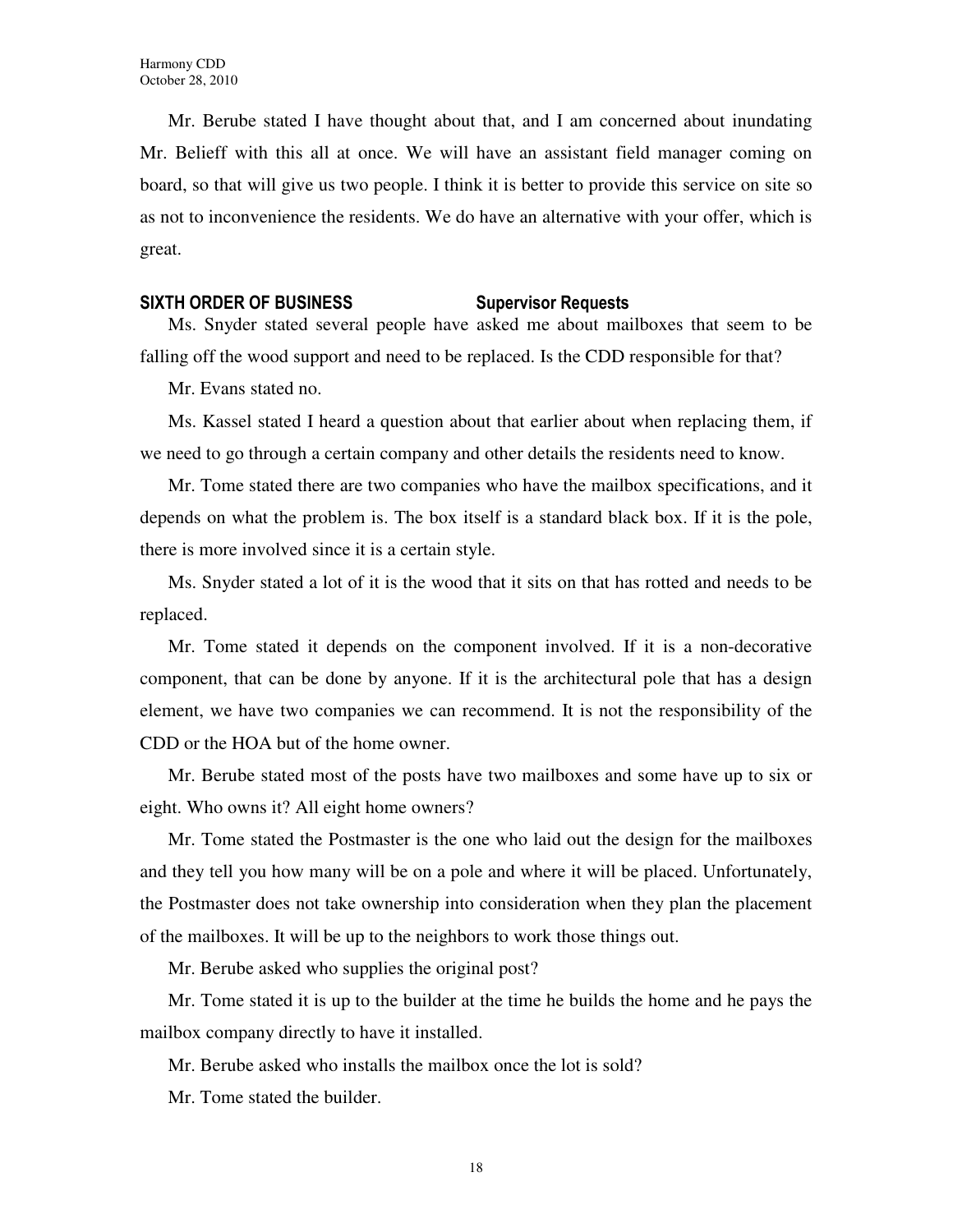Mr. Berube stated effectively, then, that transfers from the builder to the owner. If you have a post with eight mailboxes, everyone owns one-eighth.

Ms. Kassel stated it would be a good idea to have a small article in the next Harmony Notes.

Mr. Berube stated that would be something good to include in the information boxes that you include every so often.

Ms. Kassel stated there are a bunch of holes or depressions in the dog park where someone can twist an ankle and some other issues. I can call the District office but I cannot tell you exactly the locations of them. It would be better for me to go with someone and show them what I am talking about. Should that be Mr. Haskett or Mr. Belieff?

Ms. Burgess stated you should call our office so that Ms. Tschinkel can log that in. Her protocol is to email it to Mr. Haskett and she also has an email address for Mr. Belieff. If you want to call her or send an email, you can make a note for her to send it to Mr. Haskett and ask him to meet with you.

Mr. Evans stated I want to express my deep and sincere appreciation for all the hard work that Ms. Snyder has done. She was the first home owner on the Board and she hung in there. It is very complicated being on a CDD Board. It is not like an HOA. We have very strict guidelines, rules and Statutes that we have to adhere to. One thing that happens when you become a CDD Supervisor is that you take on an enormous amount of personal and financial risk. Many people do not realize that. You put up with a lot of abuse and very few pats on the back. Ms. Snyder has worked very diligently and very hard to learn and understand. She has been a tremendous contributor to all the good things that have happened at Harmony and within the District. It has been a true pleasure working with you.

# SEVENTH ORDER OF BUSINESS Audience Comments

A Resident stated I would like to know why we have three days of garbage collection.

Mr. Berube stated we do not. On Monday, you have regular trash collection. On Wednesday, they pickup plant material and yard waste. They end up going through quickly because no one knows about yard waste pickup. On Thursday is another trash collection which is also for tires, refrigerators and large items.